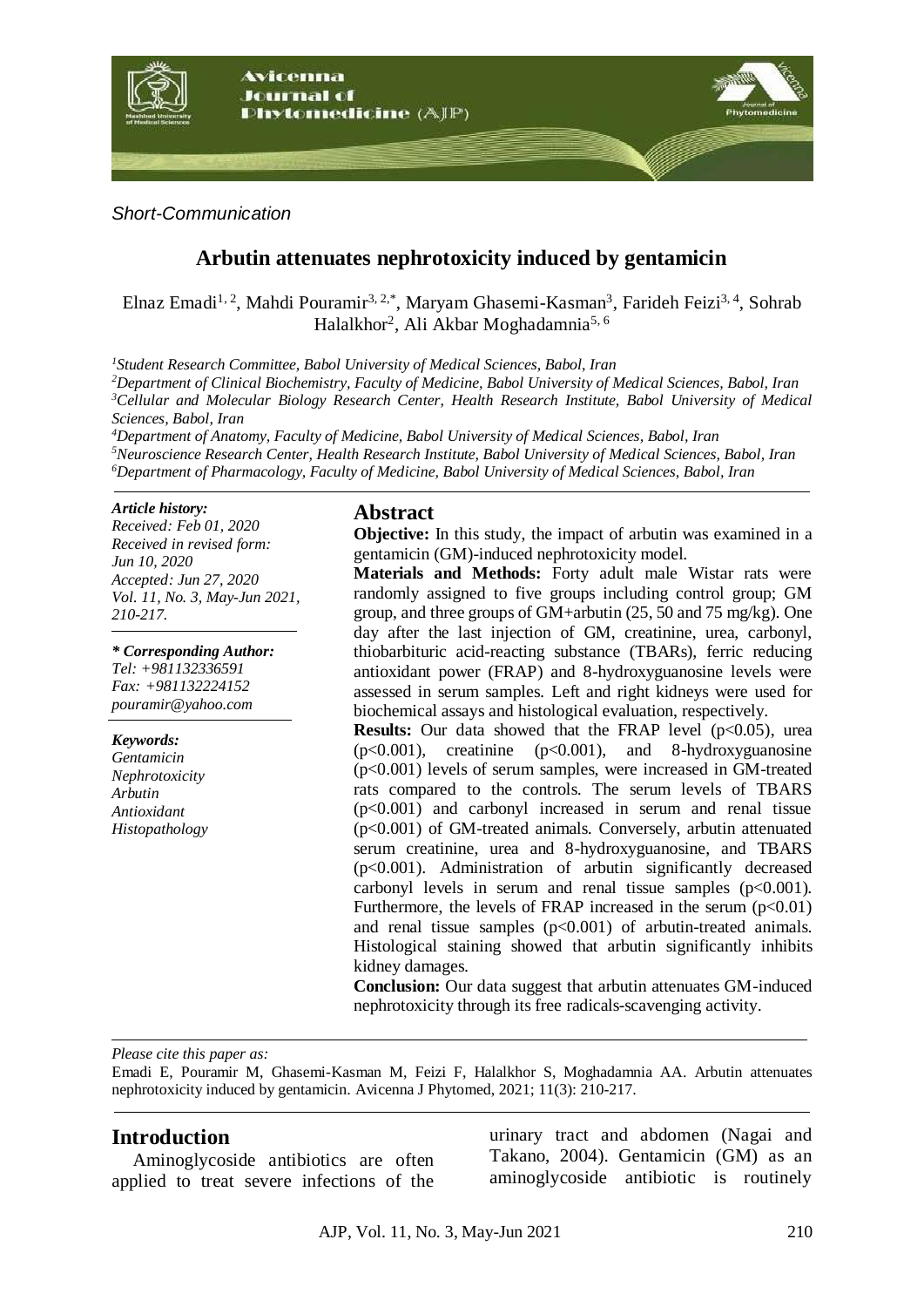administrated for treating Gram-negative bacterial infections (Cao et al., 2019). GM causes functional, metabolic and morphologic changes in the kidney (Mingeot-Leclercq et al., 1999). It also generates reactive oxygen species (ROS), increases the level of lipid peroxidation (LPO), and reduces the antioxidant enzymes activities in the kidney and intestine (Farooq et al., 2007; Banday et al., 2008). However, the mechanism of GMinduced nephrotoxicity has not been fully known (Ali, 2003), but oxidative stress has a major role in GM-induced toxicity (Cao et al., 2019).

It has been shown that natural products with antioxidant activity considerably suppress or improve the GM-induced nephrotoxicity (Boroushaki and Sadeghnia, 2009; Hasanvand et al., 2018; Boroushaki et al., 2019; Cao et al., 2019).

*Pyrus boissieriana* from Rosaceae family is regarded as one of the main natural resources of arbutin (Shahaboddin et al., 2011). Arbutin possesses various therapeutic and pharmacological properties such as antioxidant, anti-inflammatory, anti-hyperlipidemic, antiviral, free radical scavenging, anti-hyperglycemic, and gastroprotective activities (Capasso et al., 2007; Shahaboddin et al., 2011; Taha et al., 2012; Yousefi et al., 2013). Our recent studies also demonstrated that arbutin has beneficial effects in Alzheimer's disease (AD) (Dastan et al., 2019), epilepsy (Ahmadian et al., 2019) and Parkinson's disease (PD) (Dadgar et al., 2018).

In this study, the possible protective effect of arbutin against GM nephrotoxicity was examined using biochemical assays and histopathological evaluation of kidneys in rats.

## **Materials and Methods Chemicals**

Arbutin (>96% purity) and GM were obtained from Fluka (Switzerland) and Caspian Tamin Pharmaceutical Company (Iran), respectively. 8-hydroxyguanosine

and protein carbonyl kits were purchased from ZellBio GmbH (Germany). Thiobarbituric acid (TBA), absolute ethanol and 2, 4, 6-tripyridyl-s-triazine (TPTZ) were provided from Merck Company (Germany).

## **Animals**

This experimental study was done on 40 male Wistar rats weighing 150-200 g. The rats were kept under standard laboratory conditions with 12 hr light/12 hr dark cycle. The rats were fed with normal chow and drinking water. All procedures were approved by the ethics committee of Babol University of Medical Sciences.

## **Experimental design**

Totally, 40 adult male Wistar rats were randomly assigned to five groups (n=8 in each group): (1) control group: the rats received a daily intraperitoneal (i.p.) injection of saline (0.5 ml/kg) for 8 days; (2) GM group: 100 mg/kg GM was i.p. injected for 8 days (Farombi and Ekor, 2006) and Groups 3-5: the rats received i.p. injections of arbutin (25, 50 or 75 mg/kg, respectively) (Khadir et al., 2015), 1 hr after the injection of GM for 8 days. In order to prepare the appropriate dosage of arbutin, it was dissolved in sterile normal saline.

## **Biochemical assessment**

Rats were anesthetized by ether and blood was collected from the axillary artery. Then, serum was separated and used for assessment of creatinine, urea, carbonyl, thiobarbituric acid reactive substances (TBARS), and ferric reducing ability of plasma (FRAP). After blood sampling, rats were sacrificed and the left kidney was immediately, removed, and used for assessment of FRAP, TBARS, carbonyl, and 8-hydroxiguanosine levels (Khadir et al., 2015; Dadgar et al., 2018; Dastan et al., 2019).

## **Histopathological evaluation**

After anesthetizing using ether, the right kidney was removed and fixed in 10%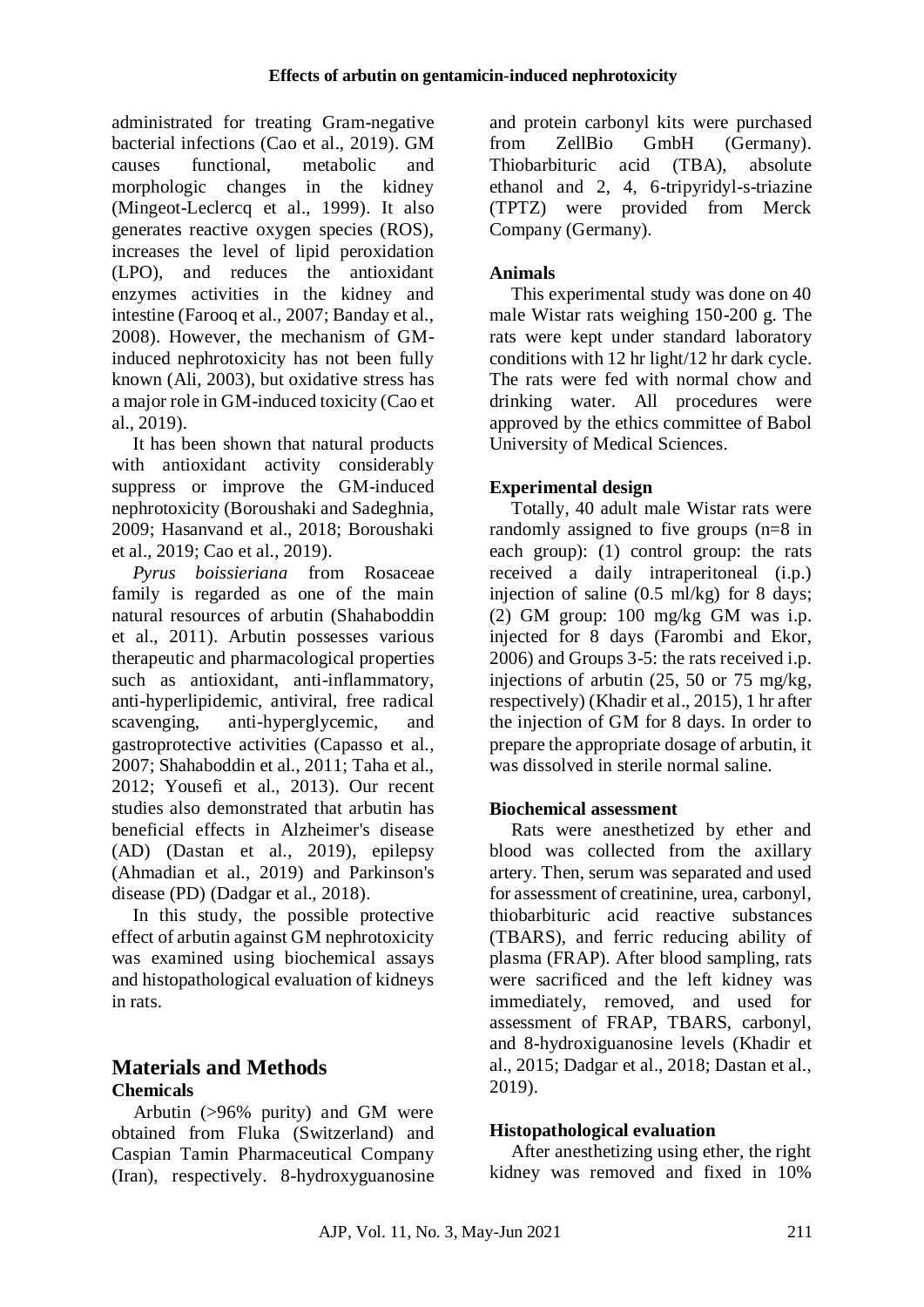formalin. Serial sections  $(5 \mu m)$  were prepared using microtome and stained with hematoxylin and eosin stain (H&E). After preparation and staining of the tissue samples, images from each tissue section were randomly taken from 4 regions using Canon camera (Canon, pc1587. JAPAN) attached to an optical microscope (Olympus, Japan).

### **Statistical analysis**

GraphPad prism 6 software (GraphPad software Inc. San Diego, CA, USA) was used for analysis of the data. The results were assessed by one-way analysis of variance (ANOVA) and Tukey *post hoc*. Experimental data are expressed as mean± SEM and p<0.05 was considered statistically significant.

### **Results**

### **Effects of arbutin on urea, creatinine, carbonyl, and 8-hydroxyguanosine levels in GM-treated rats**

The results illustrated that serum urea level in the group receiving GM was markedly increased compared to the control rats (p<0.001). Urea level was higher in group receiving GM plus arbutin at dose of 50 mg/kg compared to the GM group  $(p<0.001)$ . However, in comparison to the GM-treated rats, the difference was lower for the groups receiving GM with arbutin at doses of 25 ( $p<0.05$ ) and 75 mg/kg ( $p<0.01$ ) (Figure 1).

The level of creatinine significantly increased in GM-receiving rats  $(p<0.001)$ and GM+arbutin  $(75 \text{ mg/kg})$   $(p<0.05)$ compared to the control. Additionally, the creatinine level was significantly decreased in the arbutin-treated rats (for arbutin 25 mg/kg,  $p < 0.001$ ); for arbutin 50 mg/kg, p<0.001, and for arbutin 75 mg/kg, p<0.001) compared to the GM group (Figure 2).



Figure 1. Effect of arbutin on urea level in GMinduced nephrotoxicity.

 $*$ p<0.001 compared to the control;  $*$ p<0.05,  $^{+}$ #p <0.01 and  $^{+}$  = 0.001 compared to the GM group. n=8. GM: Gentamicin.



Figure 2. Effect of arbutin on creatinine level in GMinduced nephrotoxicity.

 $p<0.05$  and  $*^{*p}<0.001$  compared to the control;  $^{***}$ p<0.01 and  $^{***}$ p<0.001 compared to the GM group. n=8. GM: Gentamicin.

Serum carbonyl level significantly increased in the group that received GM only  $(p<0.001)$  and the groups GM+arbutin  $(25 \text{ mg/kg}, \text{p} < 0.001)$  and GM+arbutin  $(75 \text{ m})$ mg/kg,  $p<0.001$ ) compared to the control group. This level was significantly decreased in the GM+arbutin (50 mg/kg) compared to rats only treated with GM (p<0.001) and the groups GM+arbutin (25 mg/kg) and 75 mg/kg  $(p<0.05)$ . A significant difference was also found in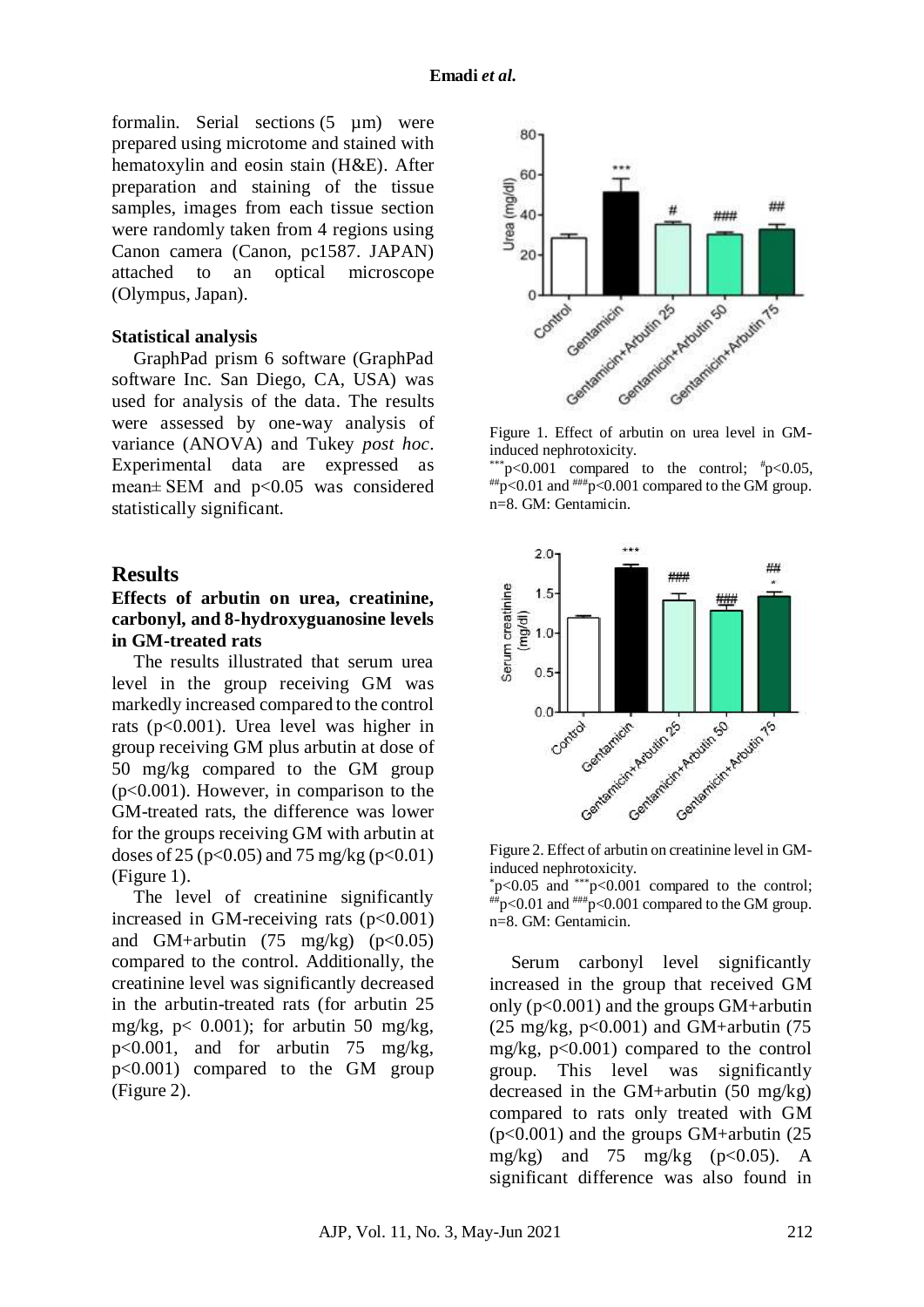serum carbonyl level between GM+arbutin (50 mg/kg) and GM+arbutin (75 mg/kg) (p<0.05) (Figure 3A). Additionally, carbonyl level in kidney tissue significantly increased in the GM  $(p<0.001)$  and GM+arbutin group  $(25 \text{ mg/kg})$   $(p<0.01)$ compared to the control group. Arbutin at doses of 50  $(p<0.001)$  and 75 mg/kg (p<0.01) significantly decreased the carbonyl level in renal tissue compared to the GM group. However, GM+arbutin (25 mg/kg) had no significant difference compared to the GM treated rats (p  $=0.4367$ ) (Figure 3B).





Figure 3. Effect of arbutin on serum and renal carbonyl levels in GM-induced nephrotoxicity. \*\*p<0.01 and \*\*\*p<0.001 compared to the control;  $*_{p<0.05, \mu_{p}<0.01}$  and  $*_{p<0.001}$  compared to the GM group;  $s_p < 0.01$  compared to the GM+arbutin 25 mg/kg and  $\text{kg}$  = 0.05 compared to the GM+arbutin 75 mg/kg. n=8. GM: Gentamicin.

Serum 8-hydroxyguanosine was remarkably increased in the GM  $(p<0.001)$ and GM+arbutin 25 mg/kg group  $(p<0.01)$ compared to the control group, while the increase of 8-hydroxyguanosine was not significant in the groups treated with GM+arbutin 50 mg/kg ( $p = 0.9884$ ) and 75 mg/kg ( $p = 0.0874$ ) compared to the control group. Serum 8-hydroxyguanosine levels had significant changes in the GM+arbutin 50 mg/kg ( $p < 0.001$ ) and 75 mg/kg ( $p < 0.01$ ) groups. In addition, there was a significant difference in serum 8-hydroxyguanosine between GM+arbutin (50 mg/kg) and GM+arbutin 25 mg/kg  $(p<0.001)$  and GM+arbutin 75 mg/kg ( $p<0.05$ ) (Figure 4).



Figure 4. Effect of arbutin on serum 8 hydroxyguanosine level in nephrotoxicity.

 $*_{p<0.001}$  compared to the control;  $^{**}_{p<0.01}$  and  $^{#H#}p<0.001$  compared to the GM group;  $^{$$p<0.001$ compared to the GM+arbutin 25 mg/kg and  $\text{kg}$ -0.05 compared to the GM+arbutin 75 mg/kg. n=8. GM: Gentamicin.

### **Effects of arbutin on TBARS and FRAP levels in GM-induced nephrotoxicity**

The results presented that TBARS level enhanced in the GM only treated group  $(p<0.001)$  and GM+arbutin 25 ( $p<0.01$ ) and 75 mg/kg ( $p<0.05$ ) groups compared to the control. A significant difference in TBARS level was found between GM+arbutin 50 mg/kg  $(p<0.001)$  and GM+arbutin 75 mg/kg compared to the GM group  $(p<0.05)$ (Figure 5A). Renal TBARS levels showed no significant changes in all experimental groups (Figure 5B).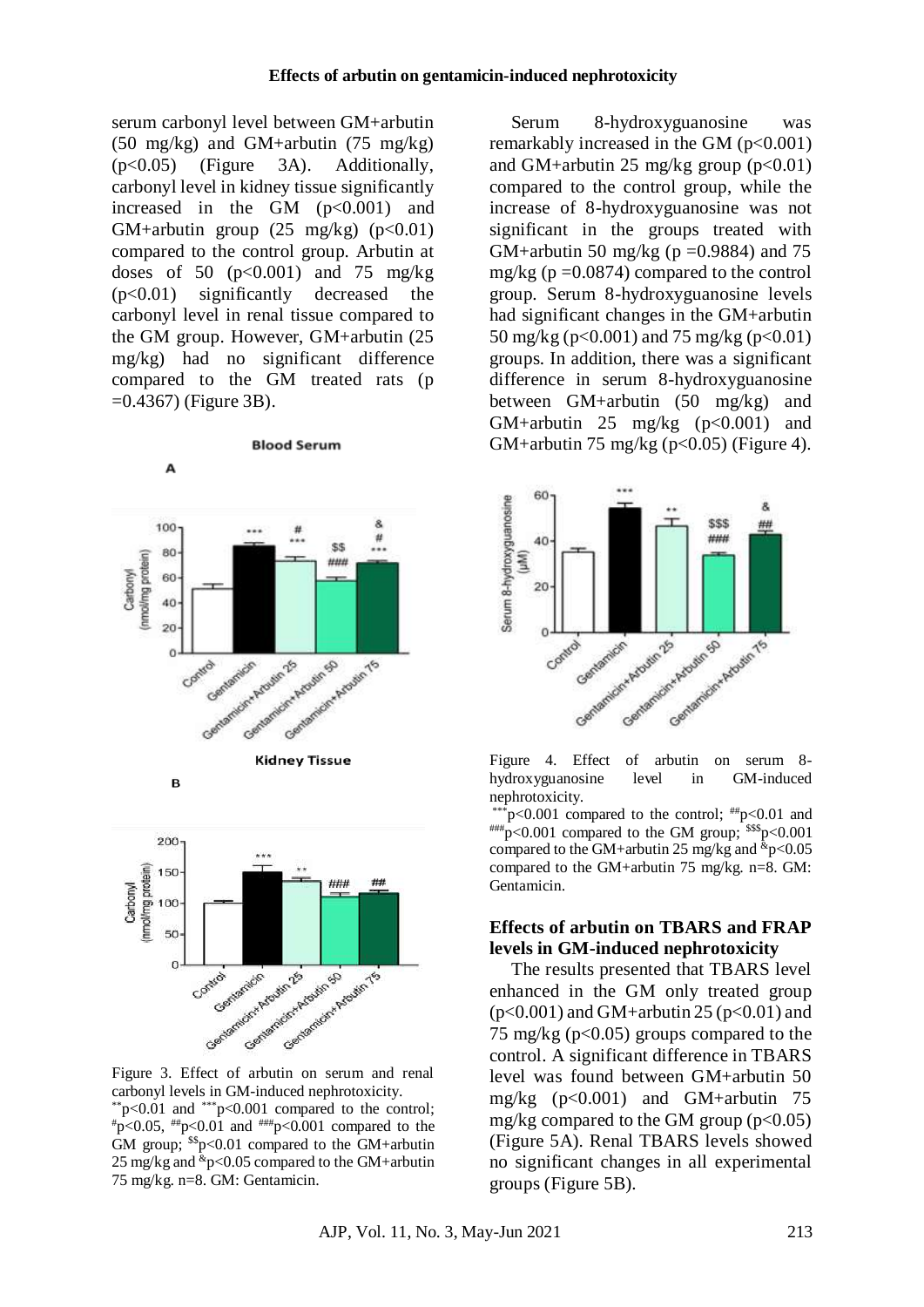

Figure 5. Effect of arbutin on TBARS level in GMinduced nephrotoxicity.

 $*p<0.05$ ,  $*p<0.01$  and  $*p<0.001$  compared to the control;  $\#p<0.05$  and  $\#mp<0.001$  compared to the GM group and  $p<0.05$  compared to the GM+arbutin 25 mg/kg. n=8.

Serum level of total antioxidants (FRAP) had a significant reduction in GM only treated group  $(p<0.05)$  and GM+arbutin 50 mg/kg groups in comparison to the control group  $(p<0.01)$ . A significant increase in FRAP level was found between arbutin-treated animals and GM only group (arbutin 25 mg/kg:  $p<0.01$ ; arbutin 50 mg/kg:  $p<0.001$ ; and arbutin 75 mg/kg: p<0.01). In addition, serum level of FRAP significantly increased in GM+arbutin 50 mg/kg compared to the GM+arbutin 75 mg/kg  $(p<0.05)$  (Figure 6A).

The FRAP level in renal tissue was significantly increased in GM+arbutin 50 mg/kg compared to the control group (p<0.01). Administration of arbutin 50 mg/kg significantly increased the FRAP level in renal tissue compared to the GMtreated rats  $(p<0.001)$ . A significant difference in FRAP level was found between GM+arbutin 50 mg/kg and GM+arbutin 25 mg/kg  $(p<0.01)$  and 75 mg/kg  $(p<0.01)$  (Figure 6B).

**Blood Serum** 







Figure 6. Effect of arbutin on FRAP level in GMinduced nephrotoxicity.

 $p<0.05$  and  $p<0.01$  compared to the control;  $^{4+}$ p<0.01 and  $^{4+4+}$ p<0.001 compared to the GM group and  $s_p < 0.01$  compared to the GM+arbutin 25 mg/kg;  $\&p<0.05$  and  $\&p<0.01$  compared to the GM+arbutin 75 mg/kg. n=8. GM: Gentamicin.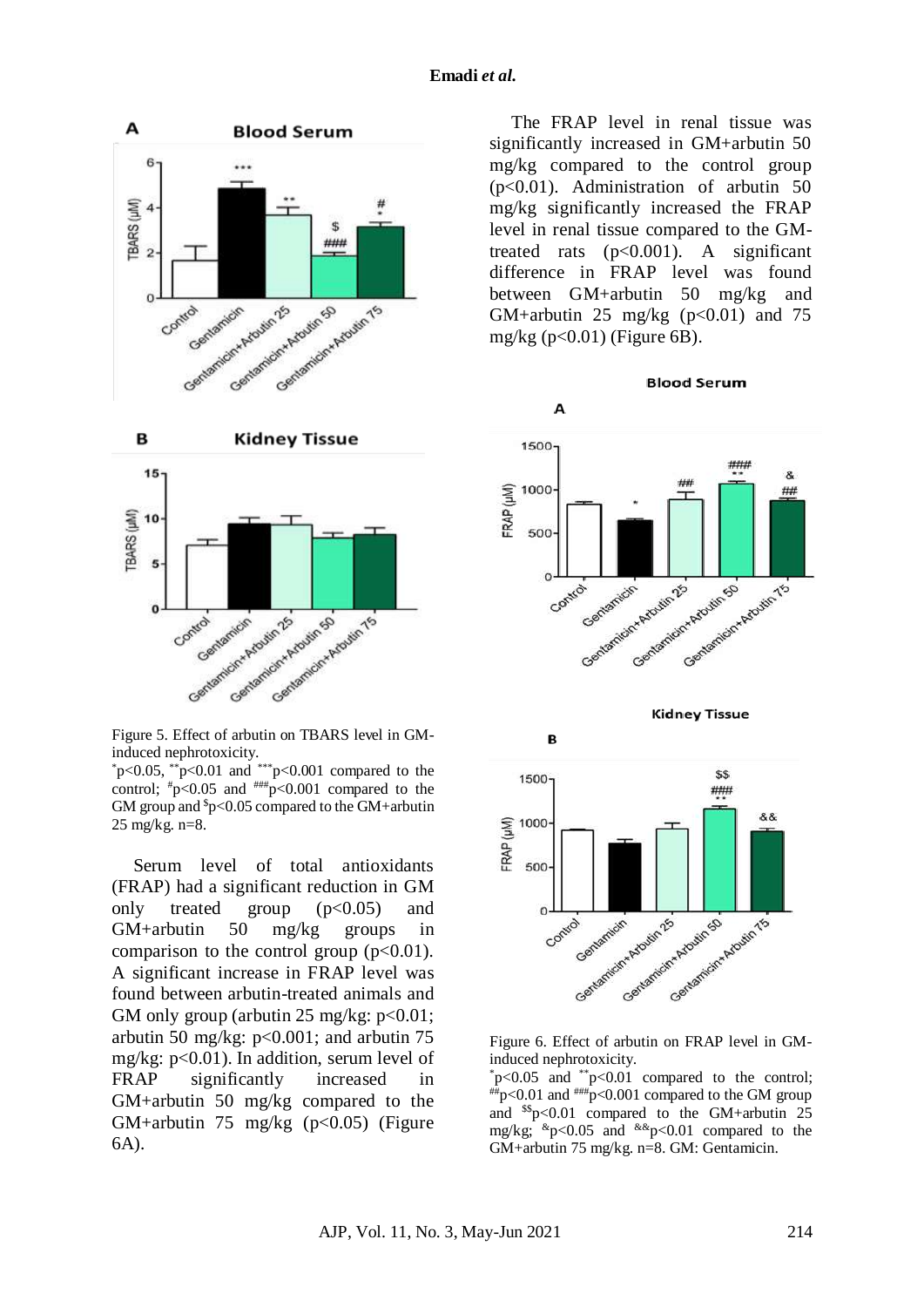### **Effects of arbutin on histopathology of kidney**

In the group receiving saline, kidney tissue had normal structure and no certain pathological lesion was observed (Figure 7A). In contrast, histological changes including numerous inflammatory cells, cast of proteins in renal tubules, degradation of proximal and distal tubules, were found in the GM group (Figure 7B). There were inflammatory cells and degradation of renal tubules in GM+arbutin 25 and 50 mg/kg (Figure 7C and E). Interestingly, in the GM+arbutin 50 mg/kgtreated rats, renal tubules were almost normal and less damage to kidneys were observed (Figure 7D).



Figure 7. Arbutin attenuated degradation of renal tubules in GM-induced nephrotoxicity. (A) Control, (B) Gentamicin (GM), (C), (D) and (E) Groups receiving GM+arbutin at doses of 25, 50, 75 mg/kg, respectively. Magnification 40X.

## **Discussion**

The results indicated that simultaneous application of GM and arbutin, especially at the dose of 50 mg/kg, prevents GM-induced nephrotoxicity in rats. The protective effect of arbutin might be partly mediated via inhibition of lipid peroxidation and antioxidant properties of arbutin.

It has been shown that GM is actively reabsorbed in the proximal tubule of kidney and its concentration in tubular cells impairs the blood circulation in the kidneys which decreases the glomerular filtration

rate and subsequently increases levels of plasma creatinine and blood urea nitrogen (Ghaznavi and Kadkhodaee, 2007). The creatinine level has a direct relation with the level of kidney damage and impaired renal function and in fact, it is a criterion for renal and proximal tubule function. In the current study, these indices significantly decreased in animal groups which received arbutin with GM.

Nasri et al. showed that creatinine and urea levels were decreased in animals receiving the ethanolic extract of garlic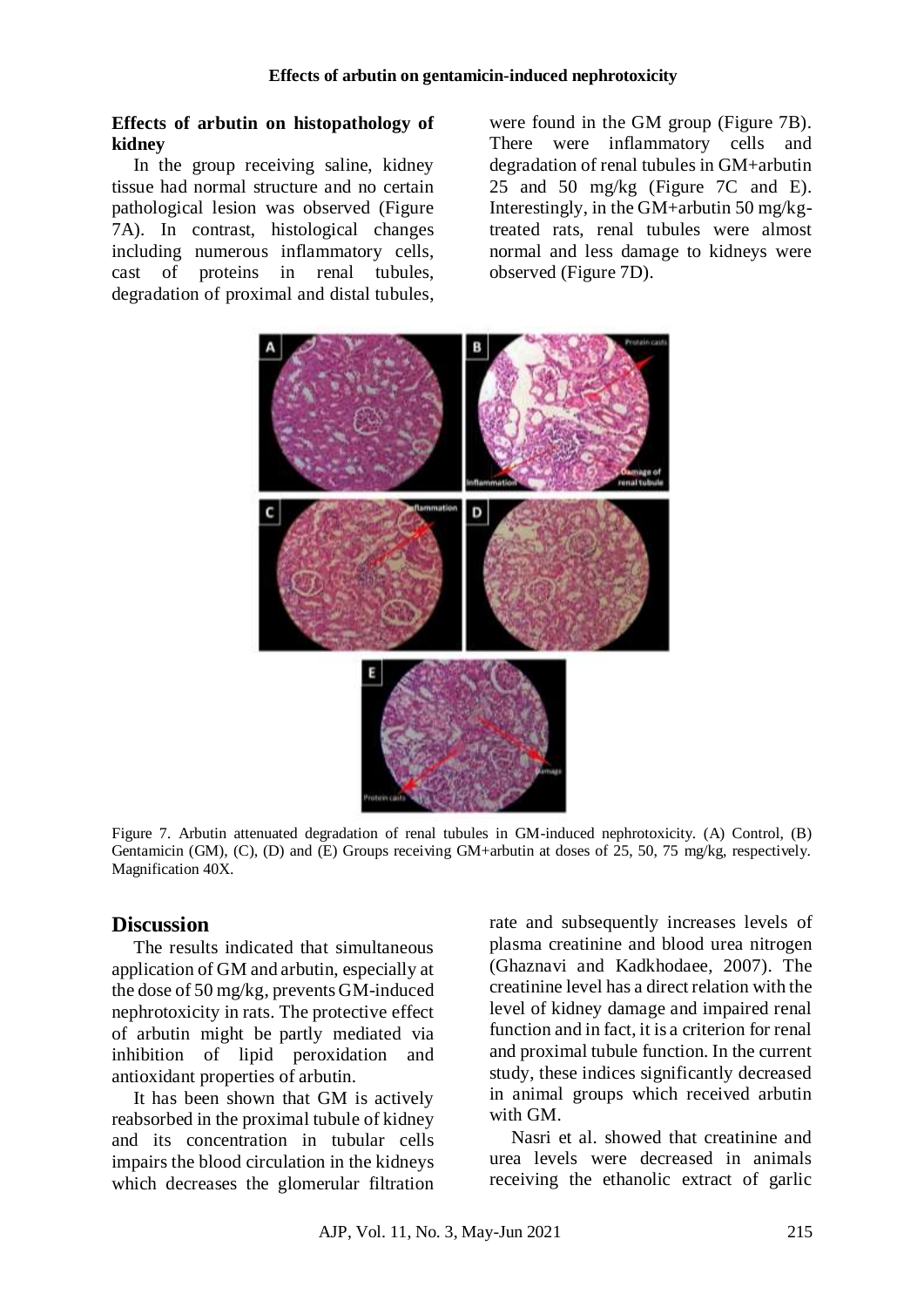compared to GM group (Nasri et al., 2013). Curcumin also reduced the acute kidney injury through attenuation of oxidative stress and apoptosis of renal tubular cells (He et al., 2015). Therefore, it seems that the renal protective effects of arbutin can be attributed to its strong antioxidant activity.

Our previous studies revealed the effective role of arbutin in enhancement of antioxidant capacity. It has been shown that arbutin decreases the serum levels of lipid peroxidation and increases the antioxidant capacity in cyclosporine-induced toxicity (Khadir et al., 2015). Furthermore, arbutin reduced the behavioral impairments through attenuation of oxidative stress in experimental model of Parkinson's disease (Dadgar et al., 2018). Administration of arbutin also attenuated memory impairment and decreased the serum and hippocampal levels of oxidative and nitrosative stress in an AD animal model (Dastan et al., 2019). Further study indicated that arbutin reduced the seizure-related behaviors and ameliorated glial activation in an animal model of epilepsy (Ahmadian et al., 2019).

In line with previous reports, application of arbutin at the dose of 50 mg/kg was more effective compared to doses 25 or 75 mg/kg. Khadir et al. suggested that administration of arbutin at the dose of 50 mg/kg led to a protective effect against cyclosporine-induced toxicity, while meaningful oxidative and lipoperoxidative activities were found in rats that were treated with a high dose of arbutin (100 mg/kg) (Khadir et al., 2015). Interestingly, Baradaran et al. also demonstrated that lower dose of hesperetin as a natural compound, decreased hippocampal oxidative stress level, while treatment with high doses of hesperetin increased the lipid peroxidation index (Baradaran et al., 2018). In spite of antioxidant effects of some natural products, it has been shown that administration of such compounds at high doses may increase toxicity and oxidative stress (Bouayed and Bohn, 2010).

In conclusion, our data indicated that administration of arbutin reduces the GM-

induced nephrotoxicity. The renal protective impact of arbutin is partly mediated by decreasing the peroxidation of lipids, proteins and nucleic acids.

### **Acknowledgment**

This work was supported by a grant from deputy of Research and Technology, Babol University of Medical Sciences [grant numbers 9441048] and was performed as a part of Master of Science thesis in Clinical Biochemistry.

### **Conflicts of interest**

The authors have declared that there is no conflict of interest.

## **References**

- Ahmadian SR, Ghasemi-Kasman M, Pouramir M, Sadeghi F. 2019. Arbutin attenuates cognitive impairment and inflammatory response in pentylenetetrazol-induced kindling model of epilepsy. Neuropharmacol, 146: 117-127.
- Ali B. Agents ameliorating or augmenting experimental gentamicin nephrotoxicity: Some recent research. 2003. Food Chem Toxicol, 41: 1447-1452.
- Banday AA, Farooq N, Priyamvada S, Yusufi AN, Khan F. 2008. Time dependent effects of gentamicin on the enzymes of carbohydrate metabolism, brush border membrane and oxidative stress in rat kidney tissues. Life Sci, 82: 450-459.
- Baradaran S, Ghasemi-Kasman M, Ebrahimpour A, Ahmadian S, Pouramir M. 2018. Anticonvulsant effects of hesperetin in animal model of pentylenetetrazoleinduced-seizures. J Babol Univ Medical Sci,  $20: 19-26.$
- Boroushaki MT, Fanoudi S, Mollazadeh H, Boroumand-Noughabi S, Hosseini A. 2019. Reno-protective effect of rheum turkestanicum against gentamicin-induced nephrotoxicity. Iran J Basic Med Sci, 22: 328-333.
- Boroushaki MT, Sadeghnia HR. 2009. Protective effect of safranal against gentamicin-induced nephrotoxicity in rat. IJBMS, 34: 285-288.
- Bouayed J, Bohn T. 2010. Exogenous antioxidants—double-edged swords in